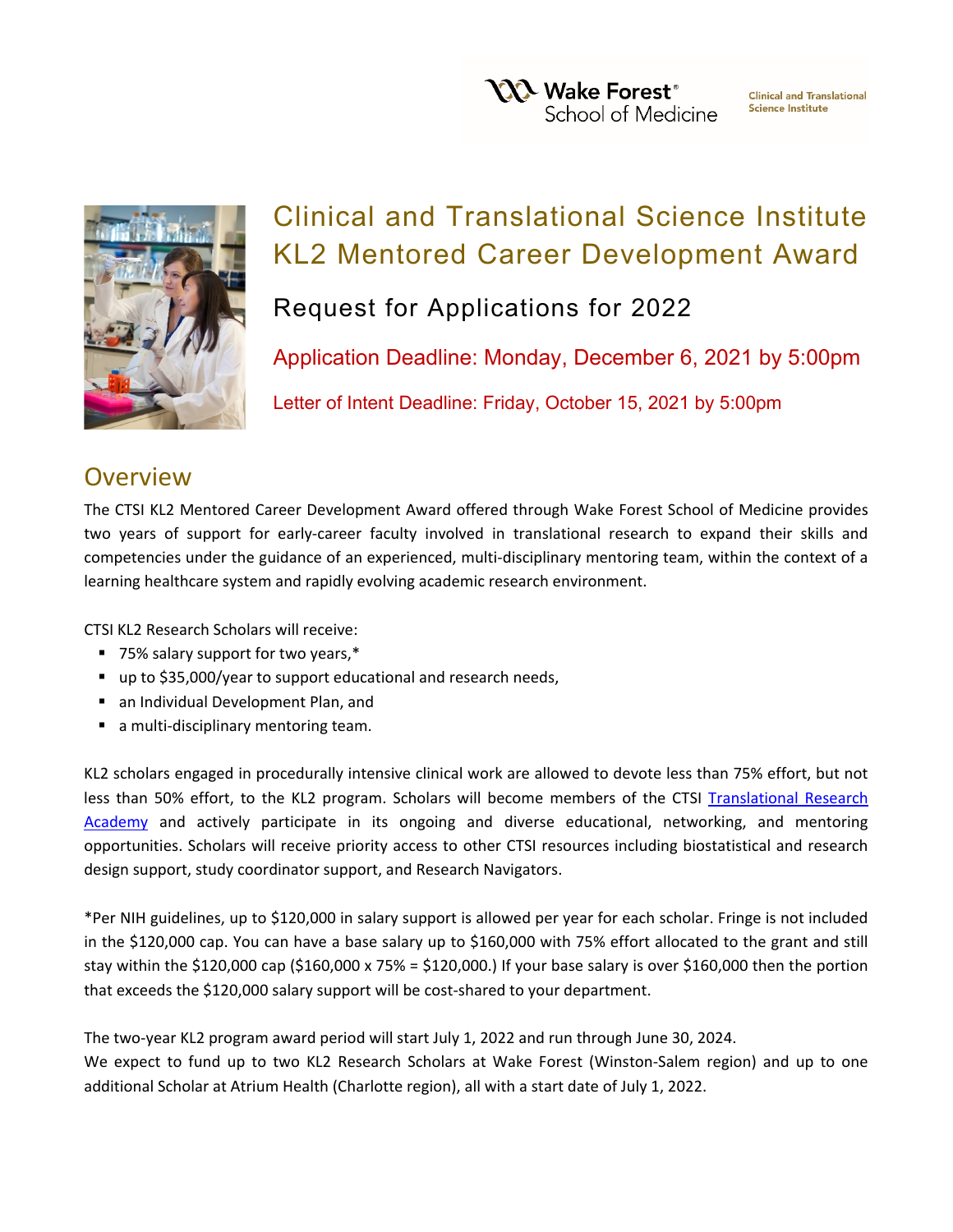# KL2 Informational Meetings

The KL2 Program Directors will host two identical informational meetings where you can learn more about the KL2 Program, the application process, and ask questions. The meetings will be hosted via WebEx on **September 9, 2021 from 12-1pm** and on **September 23, 2021 from 4-5pm**. If you are interested in attending one of these optional meetings, please register here: <https://redcap.link/2022KL2info>

# **Eligibility**

KL2 awards support mentored research career development for investigators who have recently completed professional training and who are commencing basic, translational and/or clinical research.

- Applicants must be U.S. citizens, noncitizen nationals, or legal permanent U.S. residents.
- Applicants must have a research or health professional doctoral degree (e.g., MD, PhD, DO, DVM) or its equivalent.
- **Applicants should be early career faculty (Instructor/Assistant Professor level).**
- Applicants must be able to commit to 2 years of research training.
- Clinical faculty from all health professions (nursing, pharmacy, veterinary medicine) are encouraged to apply.
- Women and underrepresented minorities are encouraged to apply.
- At the time of their appointment, scholars must not be in the research scholar promotion track.
- At the time of their appointments, scholars must not have a pending application for any other PHS-mentored career development award (e.g., K07, K08, K22, K23) that duplicates any of the KL2 provisions. However, scholars who successfully secured a KL2 position are encouraged to apply for another K award as early as immediately after accepting the KL2 position.
- Former or current PDs/PIs on any NIH research project grant or equivalent non-PHS peer-reviewed grant with over \$100,000 direct costs per year, or project leaders on sub-projects of program project (P01) or center grants (P50) are **NOT** eligible to apply. [Exception: This does not include NIH small grants (R03), exploratory Developmental (R21) or SBIR, STTR (R43, R44 grants)].

For questions on eligibility, contact **Claudia Olivier,** [colivier@wakehealth.edu.](mailto:colivier@wakehealth.edu)

# Translational Research Academy

Independent of the success of your KL2 application, you will qualify to be considered for the CTSI [Translational](https://ctsi.wakehealth.edu/Education-and-Training/Faculty/Translational-Research-Academy)  [Research Academy,](https://ctsi.wakehealth.edu/Education-and-Training/Faculty/Translational-Research-Academy) a program offering diverse educational, networking, and mentoring opportunities over the course of two academic years. The 90-min long sessions are held twice monthly on Tuesday afternoons. Virtual attendance options available. You will be able to indicate your interest in this program on your application form in REDCap.

### Expectations

CTSI KL2 Research Scholars must commit **a minimum of 75% of full-time effort to their research and educational program for at least two years**. Scholars in procedurally intensive clinical specialties are allowed to devote less than 75%, but not less than 50% effort to the KL2. Awardees will be members of the CTSI Translational Research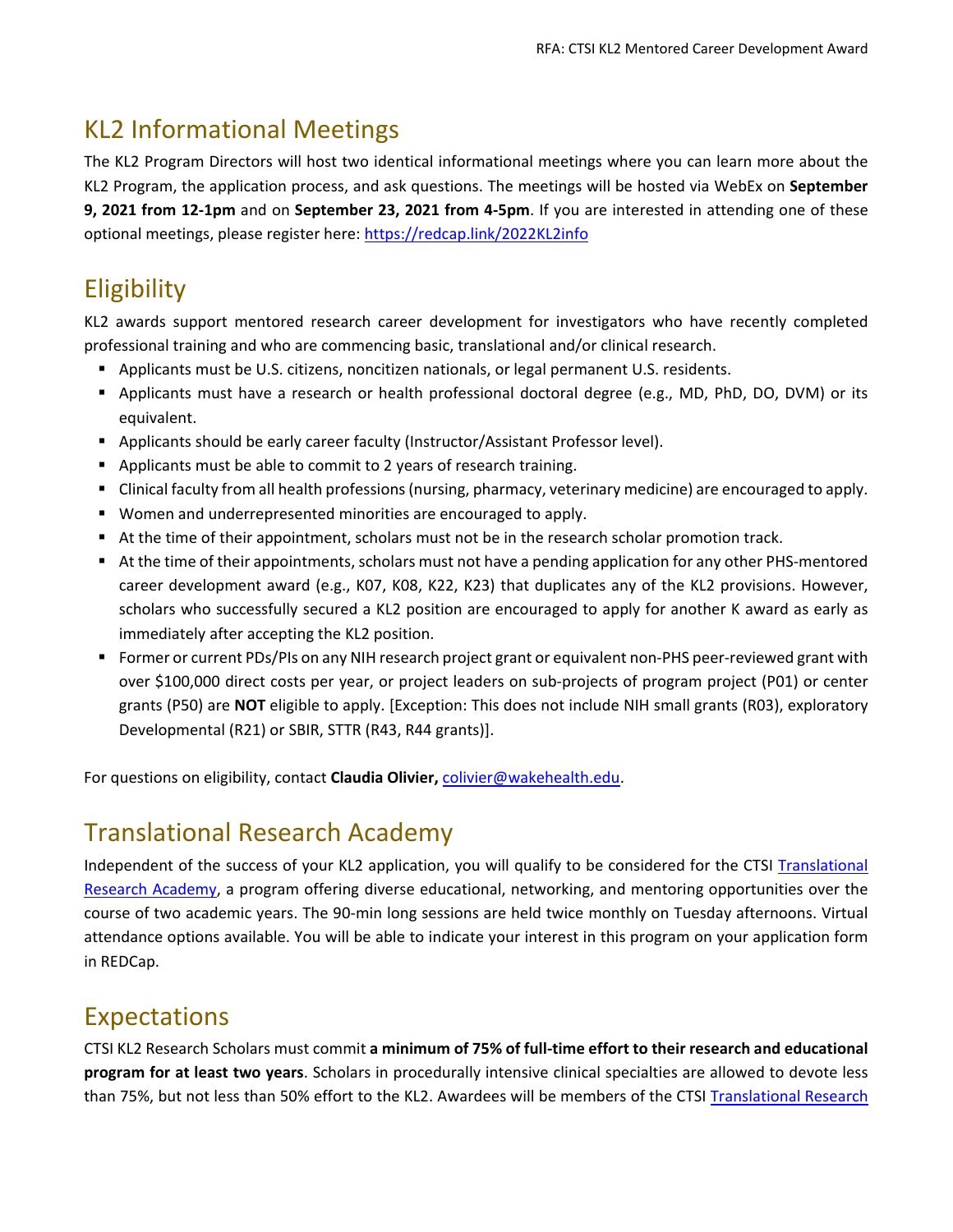[Academy,](https://ctsi.wakehealth.edu/Education-and-Training/Faculty/Translational-Research-Academy) a program of formal and informal educational opportunities and research support services designed to promote the careers of promising early-career clinical and translational researchers. Scholars will develop competencies in general research skills, academic career development, and scientific leadership. Education opportunities of special importance to the learning healthcare system will be provided in areas such as team science, innovation/entrepreneurship, biomedical informatics, and implementation & dissemination science. Continued progress in meeting pre-defined research and educational goals must be demonstrated.

Departments of KL2 applicants must agree to support dedicated research effort in the year following CTSI support. At the end of their participation, KL2 Scholars will be expected to submit applications for externally funded grants to support their research and further career development. In accordance with NCATS requirements, the academic productivity of KL2 Scholars will be tracked for a period of 15 years.

This is an institutional career development award granted to Wake Forest University Health Sciences and is nontransferable. Scholars who leave the institution will not continue to receive KL2 funding from this grant.

Each year of funding is contingent upon satisfactory participation in the CTSI KL2 activities and progress toward the Scholar's individual career goals, and continued support from the Scholar's mentors and department.

#### **NIH Definitions of Clinical and Translational Research**

Clinical Research is patient-oriented research conducted with human participants (or on material of human origin such as tissues, specimens, and cognitive phenomena) for which an investigator (or colleague) directly interacts with human subjects. Studies may focus on mechanisms of human disease, therapeutic interventions, clinical trials, or the development of new technologies to prevent, detect, diagnose, or treat disease. Other clinical research explores outcomes, such as quality of life, and use of health services. Clinical research studies include epidemiological studies (study of the numbers of people and patterns of a disease or condition in a population), observational studies (in which individuals are observed and their outcomes are measured by the investigators), and clinical trials (in which the participants are assigned by the investigator to a treatment or other intervention, and their outcomes are measured).

Translational Research includes two areas of translation. One is the process of applying discoveries generated during research in the laboratory, and in preclinical studies, to the development of trials and studies in humans. The second area of translation concerns research aimed at enhancing the adoption of best practices in the community. Cost-effectiveness of prevention and treatment strategies is also an important part of translational science.

(Ref: PMC2829707, PMID: 20182120)

### Letter of Intent

All prospective applicants must submit a 1-page letter of intent (LOI) prior to the submission of their KL2 grant application. The Letter of Intent should include the following:

- Descriptive title of proposed research
- Your name, academic title, department, email address, and telephone number
- **Primary mentor's name, academic title and department**
- A 2-3 sentence summary of your proposed research project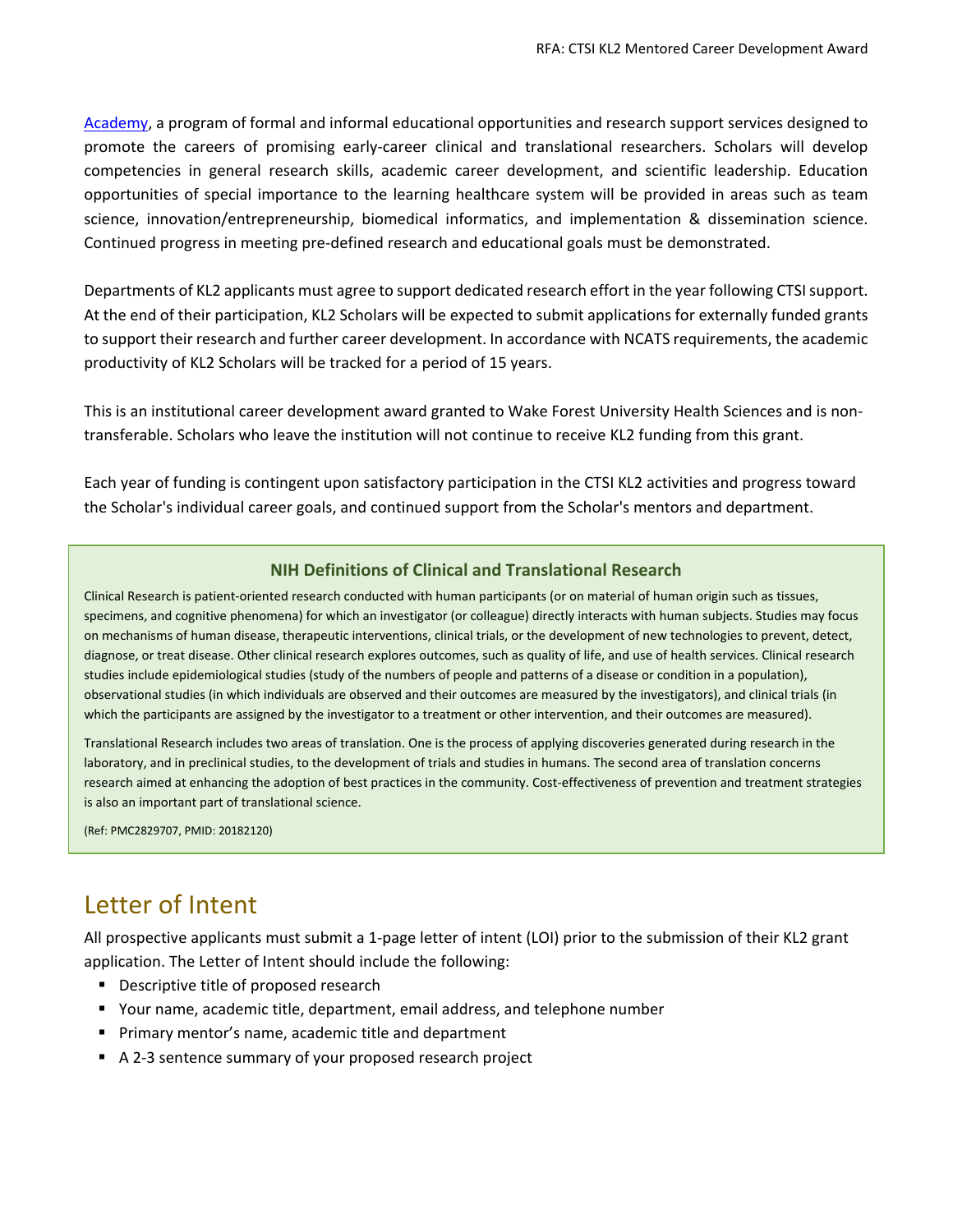**The 1-page Letter of Intent should be emailed to Claudia Olivier** [colivier@wakehealth.edu](mailto:colivier@wakehealth.edu) **no later than October 15, 2021 at 5pm.**

The LOI is used to estimate reviewers needed for the full applications that will be submitted. The LOI will not be included with the full application for reviewers to read during the formal review process. The submission of a LOI does not guarantee the review of a KL2 application. Potential applicants are encouraged to read through this entire RFA to determine if they are eligible for the KL2. We will confirm that we received the LOI and provide any feedback as necessary by **October 22, 2021.**

# Application Requirements Summary

- **1. Cover Page**
- **2. Abstract** (30 lines)
- **3. Response to Prior Critiques** (1 page, for resubmissions only)
- **4. Background and Career Goals** (1 page)
- **5. Educational Plan** (3 pages limit)
- **6. Research Plan** (5 pages limit)
- **7. Overall Timeline** (1 page)
- **8. CV for the Applicant**
- **9. NIH Biosketch for the Applicant** (5 pages limit)
- **10. NIH Biosketches for all Mentors** (5 pages limit per mentor)
- **11. Letters of Support from all Mentors**
- **12. Letter of Support** (From applicant's Department Chair)
- **13. Budget**
- **14. Budget Justification**
- **15. References**

**NOTE: Failure to adhere to application guidelines will result in the application being disqualified.**

### Application Requirements Details

#### **1. Cover Page**

The cover page should include: the title of the proposed KL2 research project, applicant's name, credentials, academic title and department along with the name, credentials, academic title and department of each mentor.

#### **2. Abstract** (30 lines limit)

The abstract is a concise summary of your proposal that highlights the significance, the hypothesis and major objectives of the project, the procedures to accomplish the objectives, and the potential impact of the work.

**3. Response to Prior Critiques** (1 page limit, for resubmissions only)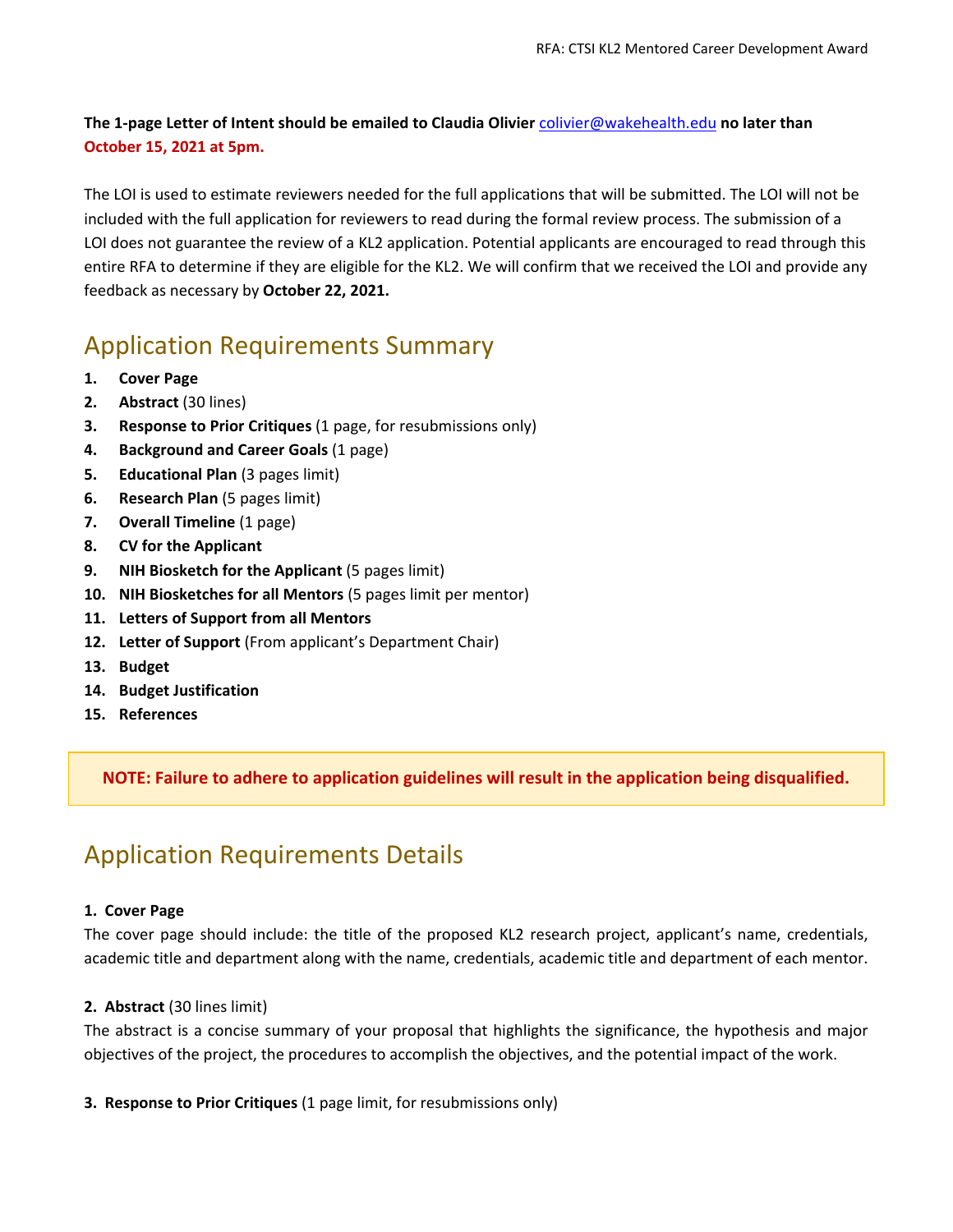If you are resubmitting a previously submitted KL2 application, a 1 page response to prior critiques can be included here.

#### **4. Background and Career Goals** (1 page limit)

Provide details on the applicant's educational and professional background and future career goals.

#### **5. Educational Plan** (3 pages limit)

Describe proposed educational activities and discuss how these will facilitate the conduct of the proposed research and the development of desired research, leadership, and career development competencies. Options can include, but are not limited to, formal degree programs, selected graduate courses, experiential internships, short courses, conferences, online courses, and self-study.

Applicants who do not hold a research degree are strongly encouraged to enroll in a formal program. Applicants who are not selecting participation in a formal degree program should justify the merits of the proposed educational plan in lieu of the research degree, and their training should be described in the KL2 application.

The Educational Plan should be formulated to enhance the Scholar's competencies in the following domains:

- **F** Critical thinking and research question formulation
- **Biostatistics and study design**
- Responsible conduct of research and regulatory environment
- Research implementation
- Scientific communication
- **Proposal preparation**
- **E** Community engagement and cultural diversity
- Biomedical informatics
- **Team science and team leadership**
- Research in the Learning Health System context

Details and application deadlines for two WFSM degree programs focused on translational research:

- 1) Translational and Health System Science [https://school.wakehealth.edu/Education-and-Training/Graduate-Programs/Translational-Health-](https://school.wakehealth.edu/Education-and-Training/Graduate-Programs/Translational-Health-System-Science-MS)[System-Science-MS](https://school.wakehealth.edu/Education-and-Training/Graduate-Programs/Translational-Health-System-Science-MS)
- 2) Molecular Medicine and Translational Science [https://school.wakehealth.edu/Education-and-Training/Graduate-Programs/Molecular-Medicine-and-](https://school.wakehealth.edu/Education-and-Training/Graduate-Programs/Molecular-Medicine-and-Translational-Science-MS)[Translational-Science-MS](https://school.wakehealth.edu/Education-and-Training/Graduate-Programs/Molecular-Medicine-and-Translational-Science-MS)

#### **6. Research Plan** (5 pages maximum)

The Research Plan should summarize the clinical or translational research project to be conducted. This project should address a problem of compelling clinical or translational relevance, ideally from a multidisciplinary perspective. The Research Plan should include: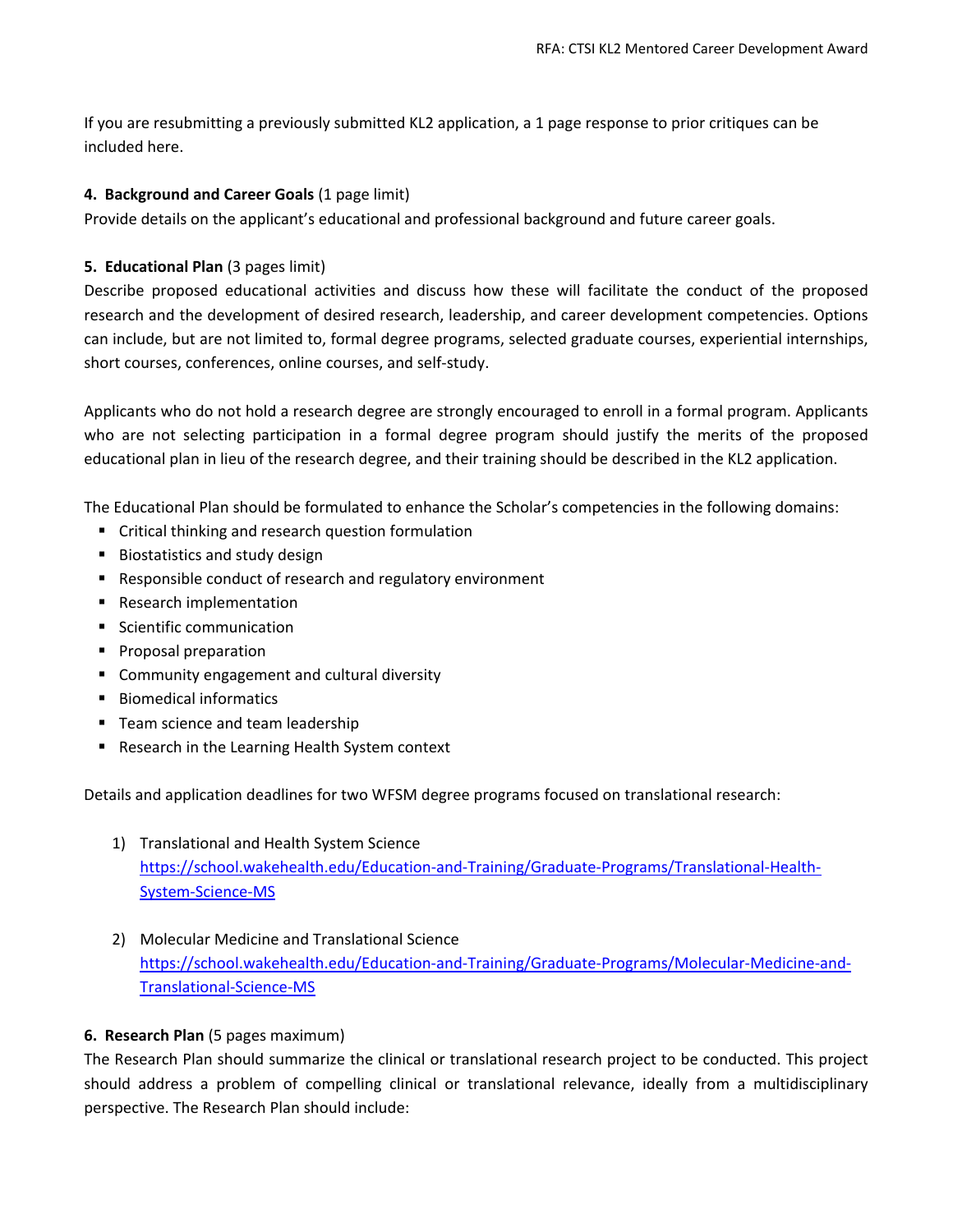- **Specific Aims**
- **Background and Rationale** including significance of the problem to be studied
- **Approach**
- **IDENTIFY 1** Identification of a **Primary Mentor** (or mentors) and his/her role(s) in the project
- **Specific Plans** to extend the proposed work via external funding

#### **7. Overall Timeline** (1 page limit)

Timeline should include education, training and research.

#### **8. CV for the Applicant**

Applicant's current CV

#### **9. NIH Biosketch for the Applicant** (5 pages limit)

Applicant's NIH Biosketch. The template, instructions and sample biosketch can be downloaded here: <https://grants.nih.gov/grants/forms/biosketch.htm>

Please download and use the Biographical Sketch Format Page (non-fellowship) - Due Dates on/after January 25, 2022 from the above link.

#### **10. NIH Biosketches for all Mentors** (5 pages limit per mentor)

The mentor biosketches should also address the mentors' track record in mentoring. Use the NIH biosketch template listed above. Combine all mentor biosketches into one PDF with the primary mentor's biosketch first.

#### **11. Letters of Support from all Mentors**

Letters should delineate prior experience in research mentoring, commitment to the mentee as well as the outlined mentee career development goals, endorsement of the proposed educational plan, and commitment to meet KL2 mentor expectations (including participation in bi-annual mentoring committee meetings). Combine all mentor letters into one PDF with the primary mentor's letter first.

**The primary mentor's letter** in particular should convey commitment to providing independent research funding sufficient to support the mentee with specialized resources and the environment necessary to complete the proposed project and the following:

- **Work in the mentee's long-term interest**
- Meet frequently (at least every other week)
- Serve as an internal advocate
- Help mentee network outside of Wake Forest
- **Provide resources to ensure project success**
- Critically review mentee's scholarship
- Participate in KL2 Mentoring Committee meetings
- **Participate in mentor development activities**

**12. Letter of Support** from applicant's Department Chair (or Section Head if applicable)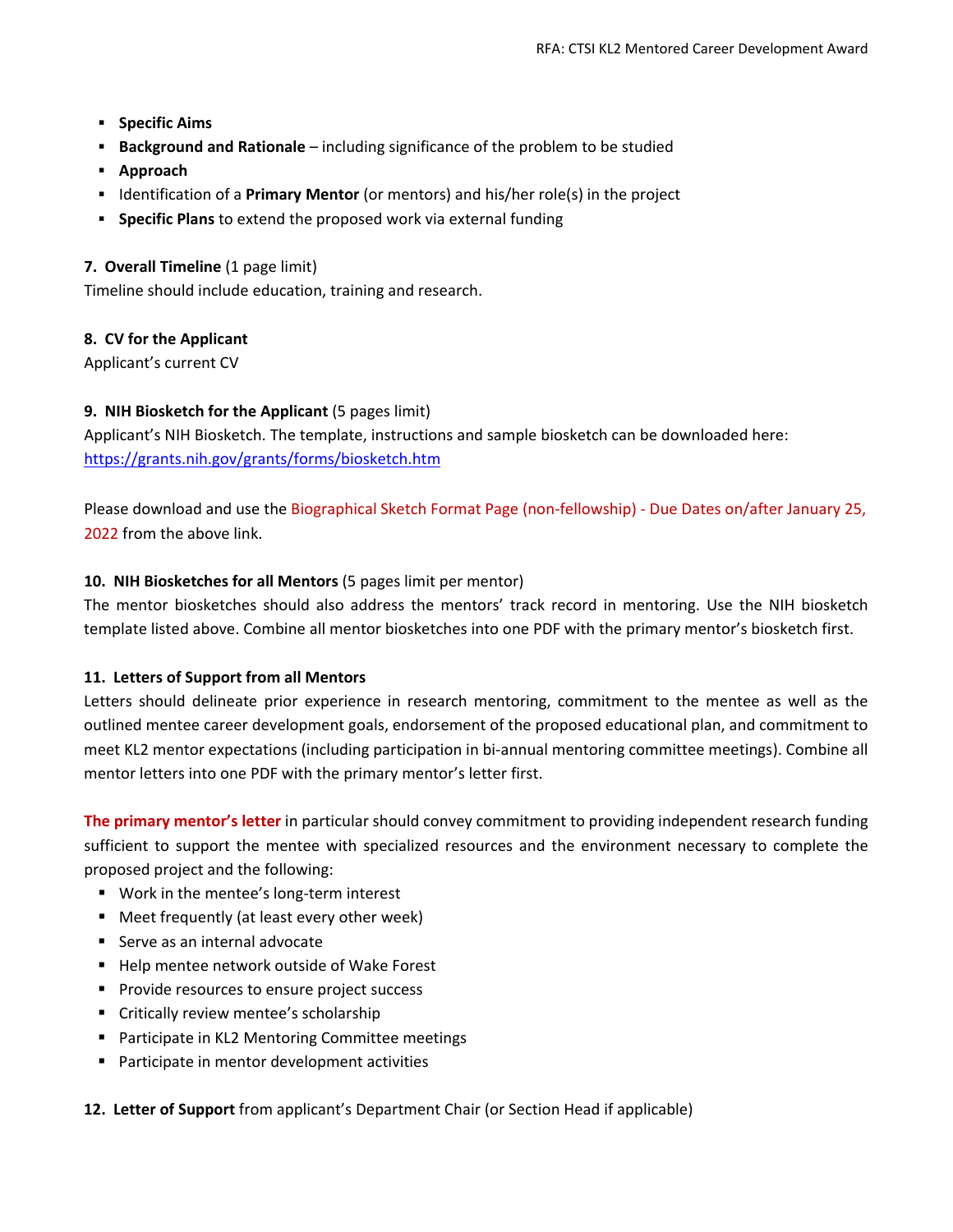This letter should be from the applicant's Department Chair or Section Head. It must agree to protect 75% of the applicant's time, if the grant is awarded. KL2 Scholars engaged in procedurally intensive clinical work are allowed to devote less than 75% effort to the KL2 program, but not less than 50% during the two years of the award period. Additionally, there should be a commitment to provide adequate protected research time in the third year for the Scholar to continue their research effort. Under current Wake Forest School of Medicine policies, KL2 scholars are automatically granted bridge funding in the third year if they have at least 25% of their time covered by extramural grants.

#### **13. Budget**

The budget must request funding for each year of support. Use the budget template provided in the online application.<https://redcap.link/2022KL2apply>

Prepare a budget that reflects salary support for 75% effort (plus fringe benefits) for the Scholar. For Scholars engaged in procedurally intensive clinical specialties, the protected effort can be less than 75% effort, but not less than 50%. Include your full salary (not NIH cap) and latest faculty fringe rate (currently 14%).

Other Direct Costs: The KL2 budget may include funds to support the scholar's research projects and career development activities. Applicants may request a maximum of \$35,000/year to cover the following expenses: (a) tuition and fees related to career development; (b) research expenses such as supplies, equipment and technical personnel to supplement those provided by the mentor; (c) up to \$2,500 per year for scholar travel to scientific meetings and research training workshops; and (d) statistical services. In addition, mentor support may include up to \$10,000 per year associated laboratory or other research-related expenses. Salary support for mentors excluding laboratory- or research-related expenses is not an allowable budget item.

#### **14. Budget Justification**

Provide a justification for all requested budget items.

#### **15. References**

All uploaded files should be saved as a PDF.

The following required documents should be 11pt Arial font with half inch margins.

- **1.** Cover Page
- **2.** Abstract
- **3.** Response to Prior Critiques
- **4.** Background and Career Goals
- **5.** Education Plan
- **6.** Research Plan
- **15.** References

**NOTE: Failure to adhere to application guidelines will result in the application being disqualified.**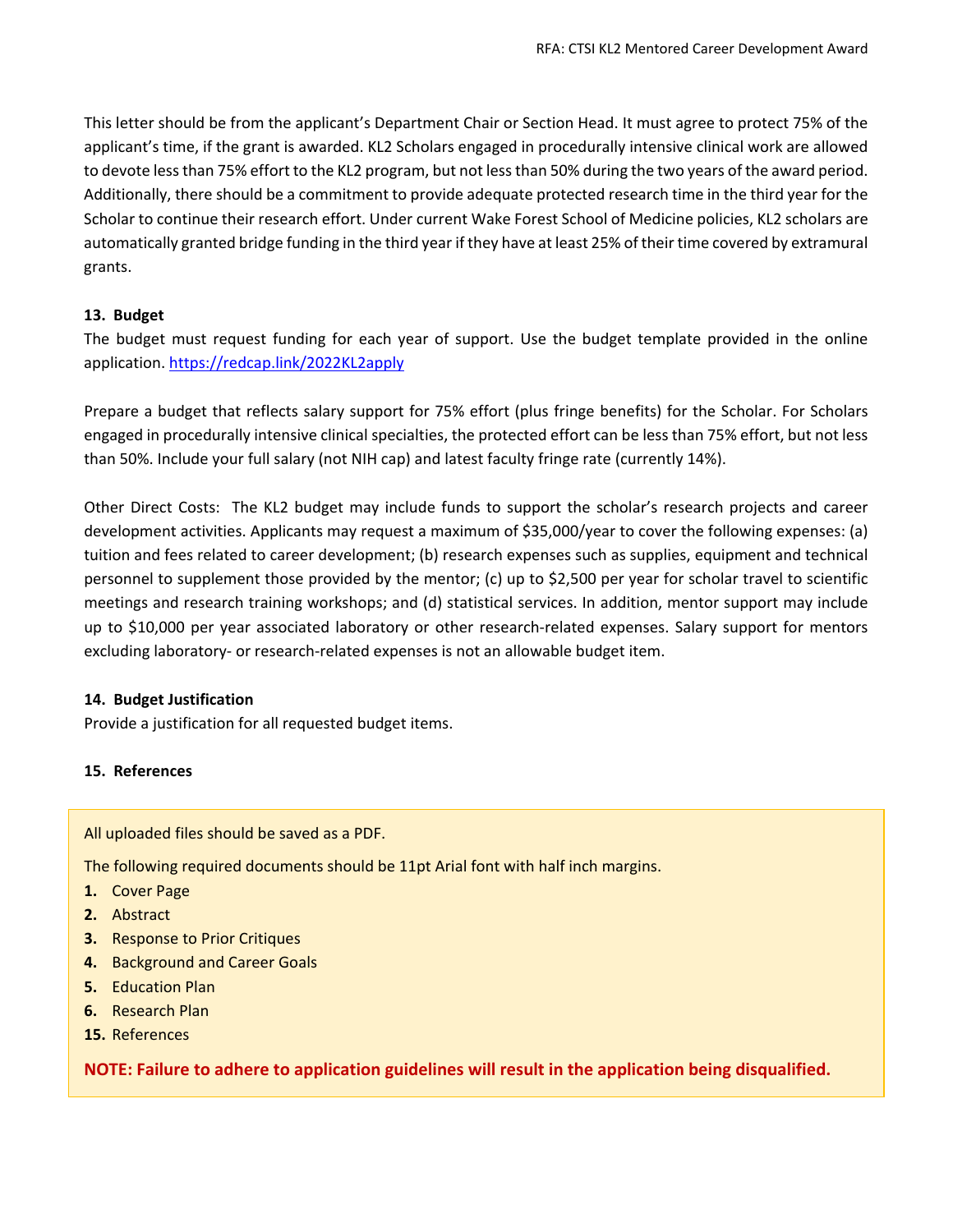#### **Other Required Documents if Selected for the KL2 Award**

Candidates who are selected for the KL2 Award will be required to submit supplemental documents required by NCATS prior to start date of the KL2 Award. These include:

- **IRB or IACUC protocol for the proposed research project (approval can be pending)**
- Informed Consent document, if applicable
- Human Subjects section, if applicable
- Clinical Trial information, as indicated (Investigator's Brochure, package insert, IND or IDE documentation, IND exemption, or IDE waiver)
- **Inclusion Plan for Women, Minorities, and Children, if applicable**
- **Targeted Enrollment Table or Inclusion Data Record, if applicable**
- Data and Safety Monitoring Plan (DSMP) and Board (DSMB), if applicable
- Date of most recent CITI certification and other education in the protection of human subjects for applicant and primary mentor.

### KL2 Application Deadline

#### **The DEADLINE for receipt of the 1-page LOI is: Friday, October 15, 2021 at 5:00 pm EST.**

The LOI should be emailed to Claudia Olivier [colivier@wakehealth.edu.](mailto:colivier@wakehealth.edu)

### **The DEADLINE for receipt of CTSI KL2 Mentored Career Development application is: Monday, December 6, 2021 at 5:00 pm EST.**

Applications must be submitted electronically through REDCap using the following link**:** <https://redcap.link/2022KL2apply>

### Applicant Resources

All applicants are encouraged to connect with **Claudia Olivier, PhD, CTSI Education Program Director**, [colivier@wakehealth.edu,](mailto:colivier@wakehealth.edu) prior to submission to help address questions about the CTSI KL2 Mentored Career Development Award, discuss proposed educational plans, and review information about resources available through the CTSI, including biostatistical consultation and scientific editing services.

Learn more about the CTSI Scientific Editing Services by clicking on the link below: <https://ctsi.wakehealth.edu/Service/Proposal-Development-Resources> To request grant writing and editing assistance, please complete this form: <https://redcap.wfubmc.edu/redcap/surveys/index.php?s=PYJWYTREAA>

**Requests for biostatistical consultation, or grant writing and editing assistance must be submitted no later than November 1, 2021, preferably at an earlier date, to allow time for feedback.**